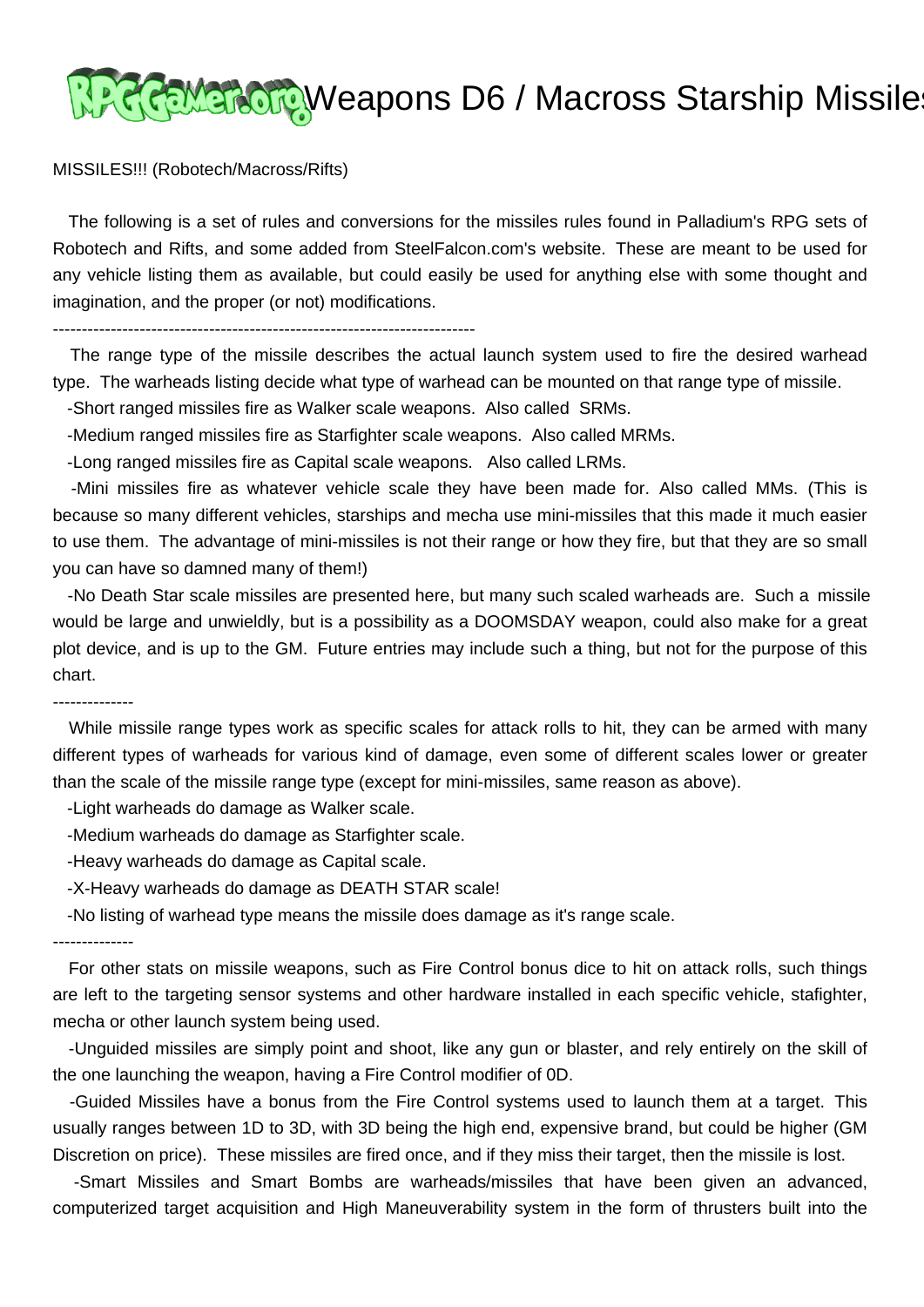missile housing and extra control surfaces (fins, wings, stuff like that). Sometimes called High Maneuverability Missiles (Especially if one looks up Macross). Smart Missiles/Bombs have a programmed skill of 6D to acquire a target (such as for Multi-Warhead missles), or to reacquire a target if it misses (also for Multi-Warhead missiles, as well as any others marked available for conversion as Smart Missiles), can attack once per combat round, and 5D to dodge attacks to take them out. This is like Homing Missiles from Star Wars RPG, but more advanced (These can DODGE!).

 -High Maneuverability Missiles are also called HMs, and are available as Short Ranged (SRHMs), Medium Ranged (MRHMs), and Mini-Missiles (HMMMs)

 -Technically, any and all warheads, missiles and conversions listed here could be altered for different scale (range and/or damage), or as Smart Missiles. What's listed here is the more likely approach to these kinds of technology, but there are always other races more or less advanced than everyone else, and could have variants of these missiles all together. The Game Master should use these and change them as they feel needed.

 -REFLEX MISSILES: In the Robotech series, the humans eventually created Reflex weaponry, especially in the form of Reflex Missiles, which were standard missile warheads enhanced with Protoculture, dealing more damage, and also allowing a "Reflex" effect where the weapons responded according to certain situations. For the conversion stats on these, look below at the Nuclear Warheads. All of these were pulled and converted from both the Robotech and Rifts RPGs. Reflx and Nuclear missiles had the same stats in both respective games. For this conversion, i decided to make use of both. Nuclear warheads are the standard with everything else, and Protoculture can be used to enhance any warheads that one desires. When a protoculture-enhanced warhead is made, double the Damage dice and Blast Radius, and enhance the Fire Control Dice by 1D. This "Reflex" effect could also be used to enhance other weapons systems, especially energy based weaponry if it is built to handle the increased energy output. These missiles were more devastating than anything ever used by humanity before, and took out a ship hundreds of times larger than the SDF-1 was, which would also be hundreds of times larger than an Imperial Star Destroyer (ISD), and even still, a Super Star Destroyer!!!

 -War Economy (OPTIONAL!): AS conflcit ebs and flows throughout the galaxy of Star Wars, or whatever setting you happen to be using, remember this! These are the prices people will most likely get during peace time, when there is no conflict, therefor no need for weapons of destruction, so people can get bargain deals on unused hardware. As war and battles erupt and escalate, the war economy may raise the prices on weapons in specific areas, depending on the given budget a government has alloted to fight a battle in that area, and also how the Black Market will try to capitalize on the fighting, acuiring or stealing weapons wherever they can and selling them to whoever can pay their price. This is up to the GM as the game progresses.

---------------------------------------------------------------------------------

IMPORTANT! If there are other entries for vehicles, starships or mecha, or whatever, that refer to this chart and the statistics do not match that write-up, this chart will be the DEFAULT for those weapons and whatever is here should be used and replace any different stats given on another write-up elsewhere.

---------------------------------------------------------------------------------

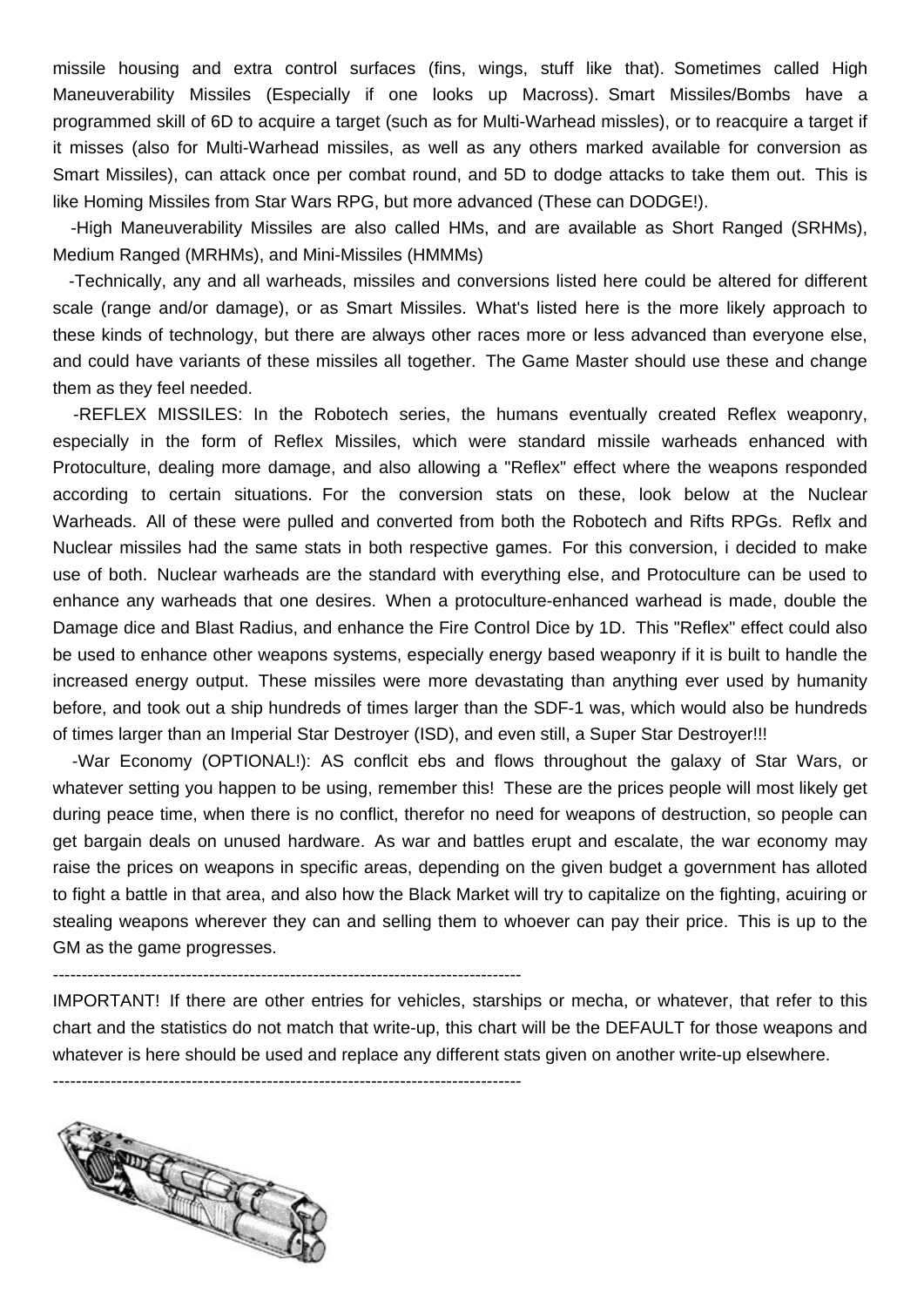SHORT RANGE MISSILES [SRMs] (Walker scale for attack rolls to hit): These are intended as anti-mecha armaments for use in closerange engagements and fighter combat. They are small enough that groups of them can be mounted in clusters on a single hardpoint, or



inside the hull of a fighter where they are protected until needed. SRMs are NOT available as smart bombs.

Space Range: 1/3/5

Atmosphere Range: 30-100/300/500m

Cost: 200 per missile without the warhead.

 High Explosive (light): (Counts as a standard Concussion missile but Walker scale damage) Damage: 8D

Blast Radius: 10ft/3m

Cost: 300 credits per missile.

High Explosive (med.): (Counts as a standard Concussion missile but Starfighter scale damage)

Damage: 8D

Blast Radius: 15ft/4.6m

Cost: 400 credits per missile.

High Explosive (heavy): (Counts as standard Concussion missile, but Capital scale damage)

Damage: 8D

Blast Radius: 20ft/6.1m

Cost: 500 credits per missile.

High Explosive (x-heavy!): (Counts as standard Concussion missile but DEATH STAR scale damage)

Damage: 8D

Blast Radius: 25ft/7.6m

Cost: 800 credits per missile.

Proton Torpedo:

Damage: 9D

Blast Radius: 20ft/6.1m

Cost: 700 credits per missile.

 Fragmentation (light): (Meant to cover a larger blast area than high explosives, as it sends shrapnel outwards upon impact)

Damage: 8D

Blast Radius: 20ft/6.1m

Cost: 400 credits per missile.

 Fragmentation (heavy): (Meant to cover a larger blast area than high explosives, as it sends shrapnel outwards upon impact)

Damage: 8D

Blast Radius: 30ft/9.1m

Cost: 600 credits per missile.

Armor Piercing (med.):

 Damage: 8D (roll twice for damage; once against hull at full dice, next against hull at -1D) Blast Radius: 5ft/1.5m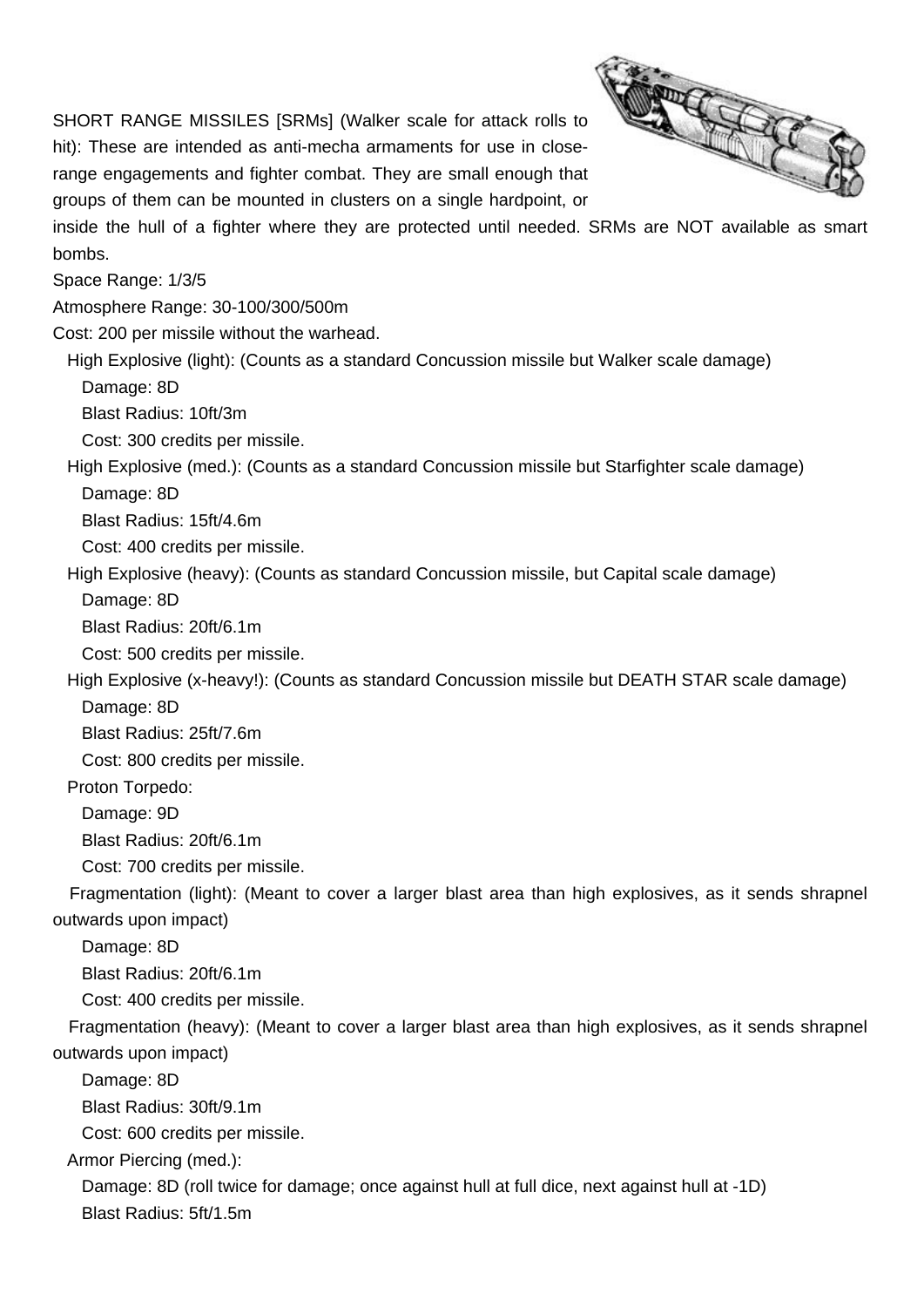Cost: 550 credits per missile.

Armor Piercing (heavy):

Damage: 8D (roll twice for damage; once against hull at full dice, next against hull at -1D)

Blast Radius: 5ft/1.5m

Cost: 650 credits per missile.

Plasma/Napalm (med.):

Damage: 8D (roll 1D6; roll damage for this many rounds as it keeps burning)

Blast Radius: 15ft/4.6m

Cost: 600 credits per missile.

Plasma/Napalm (heavy)

Damage: 8D (roll 1D6; roll damage for this many rounds as it keeps burning)

Blast radius: 25ft/7.6m

Cost: 700 credits per missile.

Tear Gas:

 Damage: 1D impact if someone gets hit by the missle; Very Difficult stamina roll per combat round for anyone in the blast radius and/or whoever gets caught in the gas, whether stationary or if the gas cloud moves (GM's discretion!). Failed roll means temporary "Wounded" result. Three failed rolls and characters are "Incapacitated", but still concious, just unable to move due to effects of the gas. Effects last until the gas clears out, +3D rounds. (NOTE: People have been known to get used to tear gas! For every exposure to tear gas, drop the difficulty by one, but never lower than Medium difficulty)

Blast Radius: 10ft/3m

Cost: 500 credits per missile.

Knock-Out Gas:

 Damage: 1D impact if someone gets hit by the missile; 6D effect like a stun grenade to anyone caught in the blast radius of the gas.

Blast Radius: 10ft/3m

Cost: 450 credits per missile.

Smoke (colors available):

 Damage: None; can make a 1 mile/ 1.6km smoke trail, and/or smoke an area equal to the last radius on impact.

Blast Radius: 20ft/6.1m

Cost: 250 credits per missile.

Fire Retardant:

 Damage: None (Technically; used for putting out fires. If Players/GMs would like a straight-forward strength/damage to use against a fire, use 7D. Can be used to put out Plasma/Napalm/Heat missles)

Blast Radius: 20ft/6.1m

Cost: 300 credits per missile.

--------------------------------------------------------------------------

MEDIUM RANGE MISSILES [MRMs] (Starfighter scale for attack rolls to hit): These make up the bulk of the UN Spacy missile



armaments (also, these have the standard range of all Star Wars Starfighter missiles I have come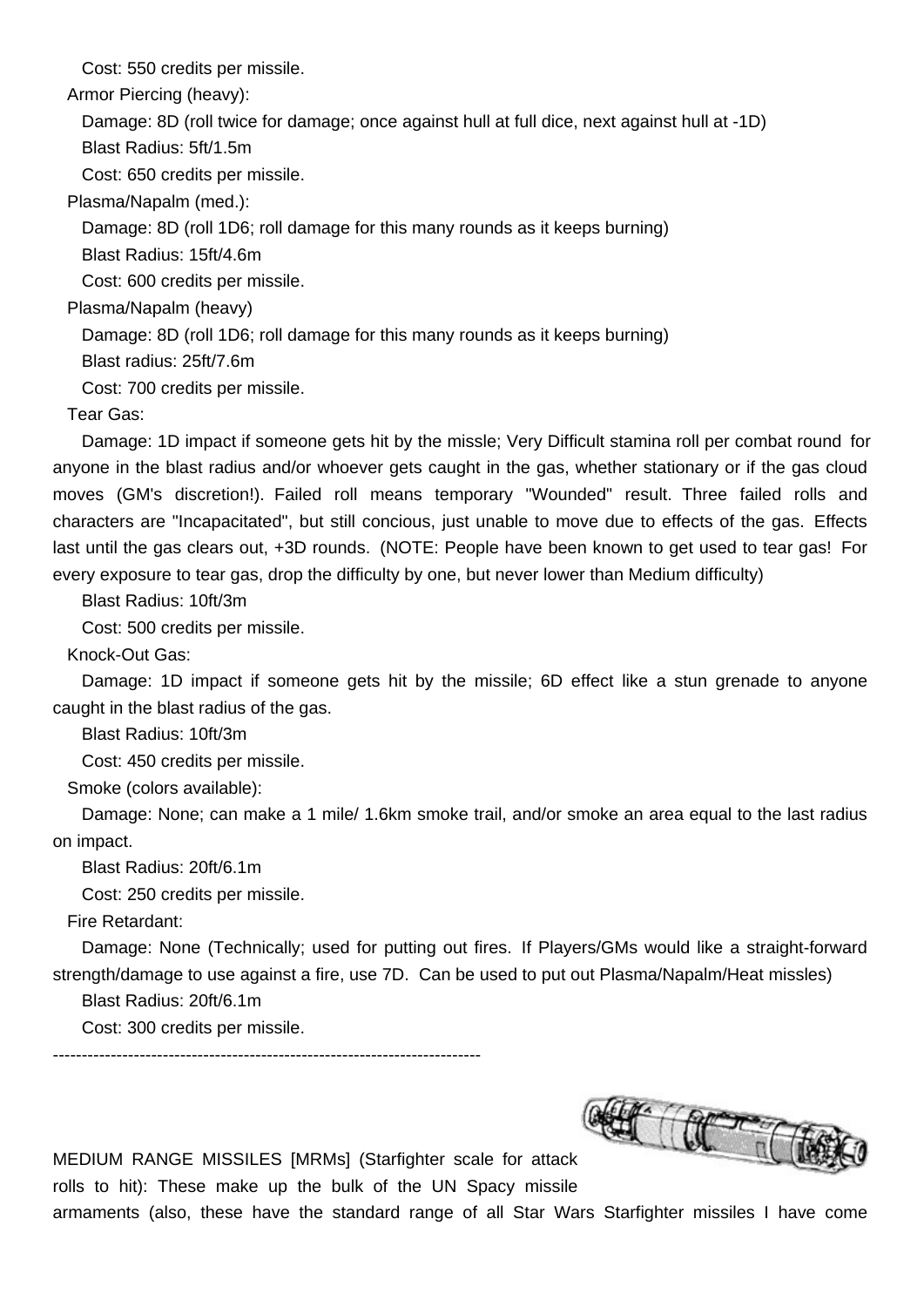across, so these are also the "bulk" of Star Wars missile armaments). Intended for medium- to longrange engagements between mecha and small ships, these missiles are usually mounted externally on hardpoints in groups of 1 to 3 missiles and launched in the initial seconds of combat. Space range: 1/3/7

Atmosphere Range: 50-100/300/700m

Cost: 300 credits per missile without the warhead.

 High Explosive (light): (Counts as a standard Concussion missile but Walker scale damage) Damage: 8D

Blast Radius: 20ft/6.1m

Cost: 400 credits per missile.

 High Explosive (med.): (Counts as a standard Concussion missile but Starfighter scale damage) Damage: 8D

Blast Radius: 20ft/6.1m

Cost: 500 credits per missile (like a standard concussion missile).

High Explosive (heavy): (Counts as standard Concussion missile, but Capital scale damage)

Damage: 8D

Blast Radius: 30ft/9.1m

Cost: 600 credits per missile.

High Explosive (x-heavy!)\*: (Counts as standard Concussion missile but DEATH STAR scale damage)

Damage: 8D

Blast Radius: 30ft.9.1m

Cost: 900 credits per missile.

Proton Torpedo (med.):

Damage: 9D (same as a standard Star Wars proton torpedo)

Blast Radius: 30ft/9.1m

Cost: 800 credits per missile.

 Fragmentation (med.): (Meant to cover a larger blast area than high explosives, as it sends shrapnel outwards upon impact and explosion)

Damage: 8D

Blast Radius: 40ft/12.2m

Cost: 600 credits per missile.

 Fragmentation (heavy): (Meant to cover a larger blast area than high explosives, as it sends shrapnel outwards upon impact and explosion)

Damage: 8D

Blast Radius: 50ft/15.2m

Cost: 700 credits per missile.

Armor Piercing (med.):

Damage: 8D (roll twice for damage; once against hull at full dice, next against hull at -1D)

Blast Radius: 15ft/4.6m

Cost: 650 credits per missile.

Armor Piercing (heavy)\*:

Damage: 8D (roll twice for damage; once against hull at full dice, next against hull at -1D)

Blast Radius: 20ft/6.1m

Cost: 750 credits per missile.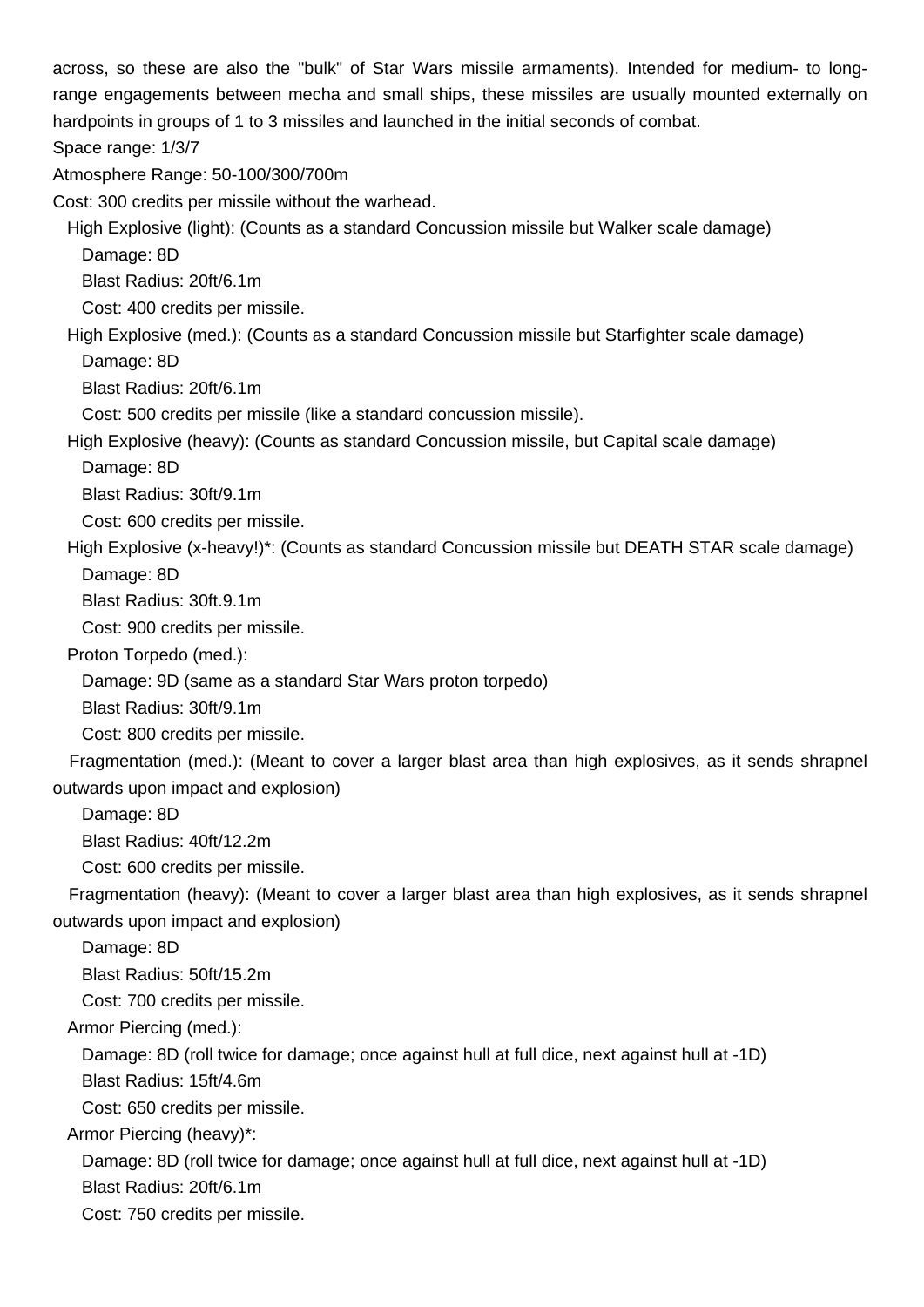Plasma/Napalm (med.):

Damage: 8D (roll 1D6; roll damage for this many rounds as it keeps burning)

Blast Radius: 40ft/12.2m

Cost: 700 credits per missile.

Plasma/Heat (heavy)\*:

Damage: 8D (roll 1D6; roll damage for this many rounds as it keeps burning)

Blast Radius: 40ft/12.2m

Cost: 800 credits per missile.

 Multi-Warhead (light): (This missile actually carries several smaller missiles within. Can carry four Mini missiles. OPTION 1- Uses the Multi-Warhead missile's range to get near a target, then launches the smaller missiles which then use their own ranges to reach a target. If this is done, each missile does it's own separate damage. OPTION 2- The M.W. can also hit a target as a whole missile, stacking the damage done by the individual warheads as one damage roll. In that case, damage equals the missile type +3D, and uses the given Blast Radius. To use first option, M.W. MUST be taken as a Smart Bomb or Smart Missile, where the smaller missiles will acquire targets on their own. Second option can be used either way

 Damage: Varies according to what warheads are used. Either four individual damage rolls, or one damage roll +3D.

Blast Radius: 20ft/6.1m

Cost: 500 credits per missile, plus the cost of the other missiles installed inside.

 Multi-Warhead (heavy)\*: (This missile actually carries several smaller missiles within. Can carry four Short ranged missiles, or eight Mini missiles. OPTION 1- Uses the Multi-Warhead missile's range to get near a target, then launches the smaller missiles which then use their own ranges to reach a target. If this is done, each missile does it's own separate damage. OPTION 2- The M.W. can also hit a target as a whole missile, stacking the damage done by the individual warheads as one damage roll. In that case, damage equals the missile type +3D, and uses the given Blast Radius. To use first option, M.W. MUST be taken as a Smart Bomb or Smart Missile, where the smaller missiles will acquire targets on their own. Second option can be used either way

 Damage: Varies according to what warheads are used. Either four individual damage rolls, or one damage roll +3D.

Blast Radius: 40ft/12.2m

Cost: 700 credits per missile, plus the cost of the other missiles installed inside.

Smoke (colors available):

 Damage: None; can make a 40mile/64.3km smoke trail, and/or smoke an area equal to the blast radius on impact.

Blast Radius: 40ft/12.2m

Cost: 350 credits per missile.

Fire Retardant:

 Damage: None (Technically; used for putting out fires. If Players/GMs would like a straight-forward strength/damage to use against a fire, use 7D. Can be used to put out Plasma/Napalm/Heat missiles)

Blast Radius: 40ft.12.2m

Cost: 400 credits per missile.

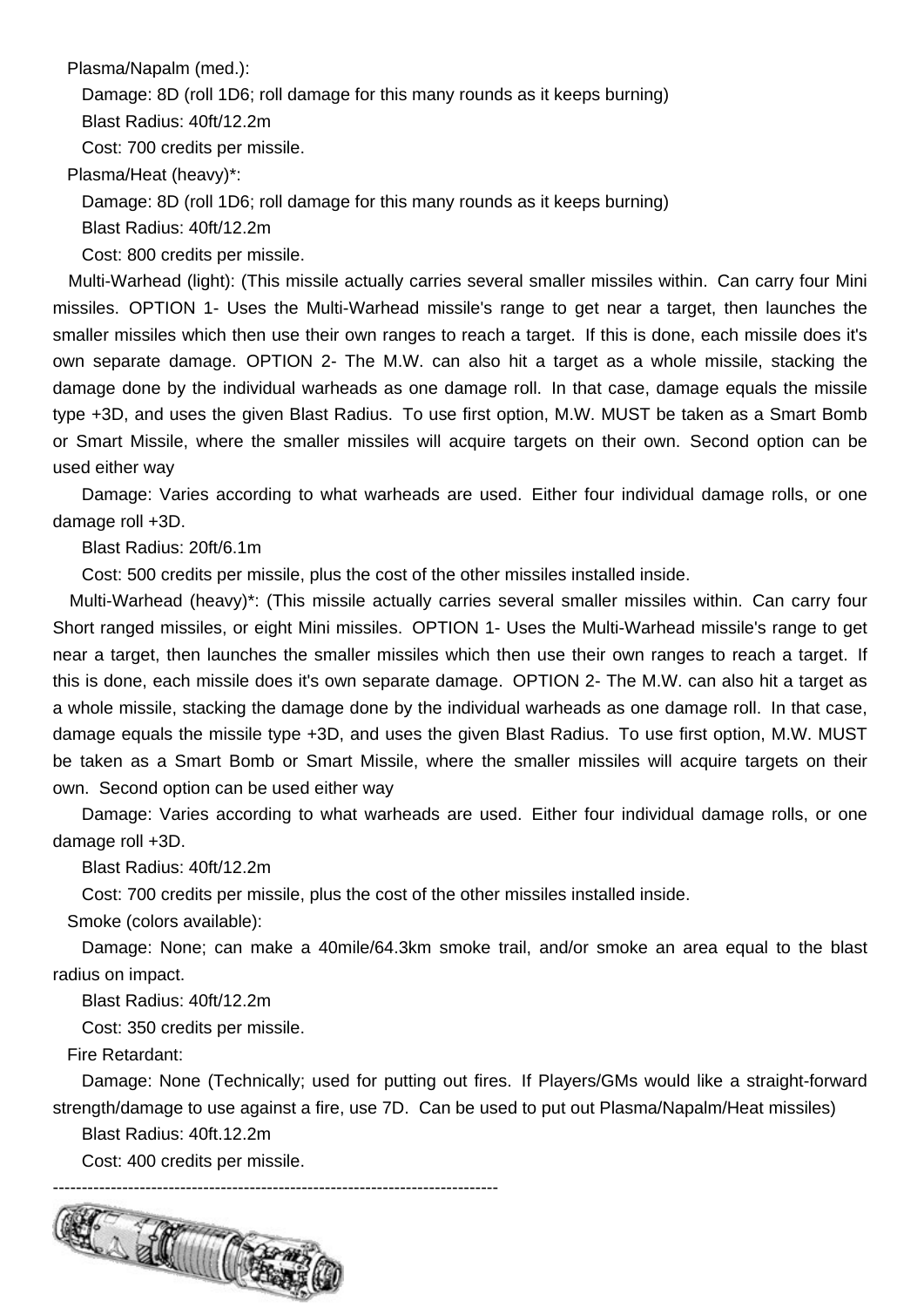LONG RANGE MISSILES [LRMs] (Capital scale for attack rolls to hit): These are the largest and most powerful missiles in the UN Spacy (and now Star Wars, lol!) that can be carried by mecha and

starships. Intended for anti-warship operations or for taking out groups of enemy fighters, they are usually issued only in situations where heavy combat is unavoidable.

Space Range: 2/6/12

Atmosphere Range: 75-200/600/1.2km

Cost: 500 credits per missile without the warhead.

 High Explosive (light): (Counts as a standard Concussion missile but Walker scale damage) Damage: 8D

Blast radius: 20ft/6.1m

Cost: 700 credits per missile.

 High Explosive (med.): (Counts as a standard Concussion missile but Starfighter scale damage) Damage: 8D

Blast Radius: 30ft/9.1m

Cost: 800 credits per missile.

High Explosive (heavy): (Counts as a standard Concussion missile but Capital scale damage)

Damage: 8D

Blast Radius: 40ft/12.2m

Cost: 900 credits per missile.

 High Explosive (x-heavy)\*: (Counts as a standard Concussion missile but DEATH STAR scale damage) Damage: 8D

Blast Radius: 50ft/15.2m

Cost: 1,500 credits per missile.

 Fragmentation (light): (Meant to cover a larger blast area than high explosives, as it sends shrapnel outwards upon impact and explosion)

Damage: 8D

Blast Radius: 80ft/24.4m

Cost: 800 credits per missile.

 Fragmentation (heavy): (Meant to cover a larger blast area than high explosives, as it sends shrapnel outwards upon impact and explosion)

Damage: 8D

Blast Radius: 100ft/30.5m

Cost: 1,000 credits per missile.

Armor Piercing (med.):

Damage: 8D (roll twice for damage; once against hull at full dice, next against hull at -1D)

Blast Radius: 15ft/4.6m

Cost: 1,000 credits per missile.

Armor Piercing (heavy)\*:

Damage: 8D (roll twice for damage; once against hull at full dice, next against hull at -1D)

Blast Radius: 30ft/9.1m

Cost: 1,100 credits per missile.

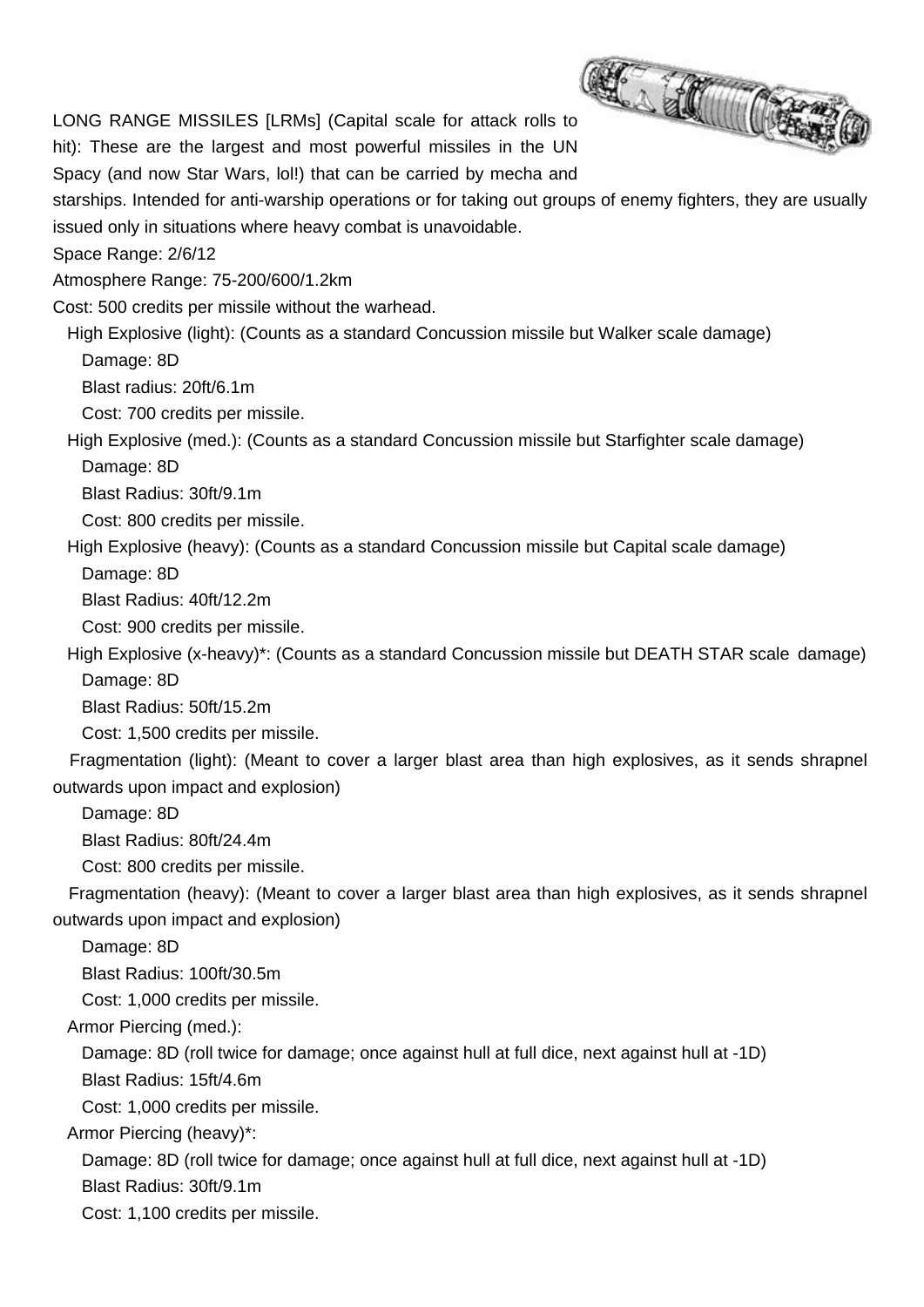Plasma/Heat (light):

Damage: 8D (roll 1D6; roll damage for this many rounds as it keeps burning)

Blast Radius: 40ft/12.2m

Cost: 1,000 credits per missile.

Plasma/Heat (med.):

Damage: 8D (roll 1D6; roll damage for this many rounds as it keeps burning)

Blast Radius: 50ft/15.2m

Cost: 1,100 credits per missile.

Plasma/Heat (heavy)\*:

Damage: 8D (roll 1D6; roll damage for this many rounds as it keeps burning)

Blast Radius: 60ft/18.3m

Cost: 1,200 credits per missile.

Plasma/Heat (x-heavy)\*:

Damage: 8D (roll 1D6; roll damage for this many rounds as it keeps burning)

Blast Radius: 80ft/24.4m

Cost: 1,500 credits per missile.

 Proton Torpedo (med.)\*: (Counts as standard Proton Torpedo from Star Wars RPG, but Starfighter scale damage)

Damage: 9D

Blast Radius: 50ft/15.2m

Cost: 900 credits per missile.

 Proton Torpedo (heavy)\*: (Counts as standard Proton Torpedo from Star Wars RPG, but Capital scale damage)

Damage: 9D

Blast Radius: 80ft/24.4m

Cost: 1,000 credits per missile.

Nuclear (light)\*:

Damage: 10D

Blast Radius: 40ft/12.2m

Cost: 1,500 credits per missile.

Nuclear (med.)\*:

Damage: 10D

Blast Radius: 50ft/15.2m

Cost: 1,600 credits per missile.

Nuclear (heavy)\*:

Damage: 10D

Blast Radius: 80ft/24.4

Cost: 1,800 credits per missile.

Nuclear (x-heavy)\*:

Damage: 10D

Blast Radius: 100ft/30.5m

Cost: 2,500 credits per missile.

 Nuclear Multi-Warhead\*: (Works the same as the Medium Ranged Multi-Warhead missiles, except they have the payload of four Medium/Starfighter scale Nuclear warhead missiles, and could potentially carry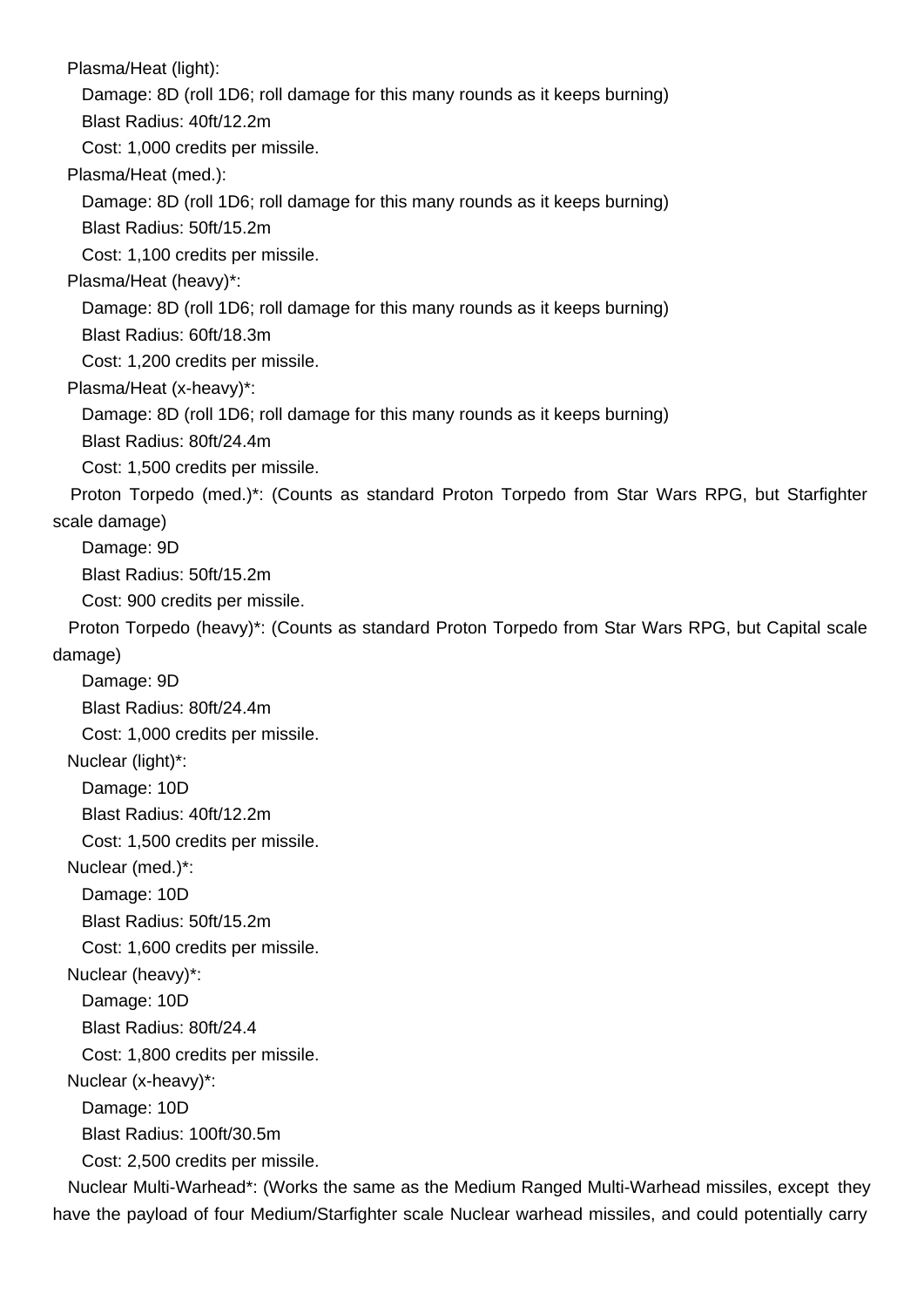eight Short Ranged Light/Walker scale Nuclear warhead missiles, or 16 Nuclear Warhead Mini Missiles, IF THE GAME MASTER ALLOWED THIS AND/OR WANTS SOMETHING THIS DEADLY!!!)

Damage: 10D per individual warhead, or 13D for whole missile.

Blast Radius: 40ft/12.2m for individual warhead, or 50ft/15.2m for whole missile.

Cost: 2,000 credits per missile, plus the cost of uninstalled smaller missiles.

Nuclear Anti-Warship (RMS-1):

Damage: 15D

Blast Radius: 2500ft/762.5m

Cost: 3,000 credits per missile.

----------------------------------------------------------------------------------------------

Mini Missiles/Special Armaments [MMs] (Speeder scale for attack

rolls to hit)

Space Range: 1/2/3

Atmosphere Range: 20-100/200/300m

 High Explosive: (Counts as Concussion missile but as -1D and does damage as whatever scale they are built for.)

Damage: 7D

Blast Radius: 5ft/1.5m

Cost: 30 credits per scale per missile.

Proton Torpedo:

Damage: 8D

Blast Radius: 10ft/3m

Cost: 70 credits per scale per missile.

 Fragmentation: (Meant to cover a larger blast area than high explosives, as it sends shrapnel outwards upon impact and explosion)

Damage: 7D

Blast Radius: 20ft/6.1m

Cost: 40 credits per scale per missile.

Armor Piercing:

Damage: 7D (roll twice for damage; once against hull at full dice, next against hull at -1D)

Blast Radius: 3ft/0.9m

Cost: 50 credits per scale per missile.

Plasma/Heat:

Damage: 7D (roll 1D6; roll damage for this many rounds as it keeps burning)

Blast Radius: 15ft/1.5m

Cost: 60 credits per scale per missile.

TearGas:

 Damage: 1D impact if someone gets hit by the missile; Very Difficult stamina roll per combat round for anyone in the blast radius and/or whoever gets caught in the gas, whether stationary or if the gas cloud moves by wind. Failed roll means temporary "Wounded" result. Three failed rolls and characters are "Incapacitated", but still concious, just unable to move due to effects of the gas as they writhe in

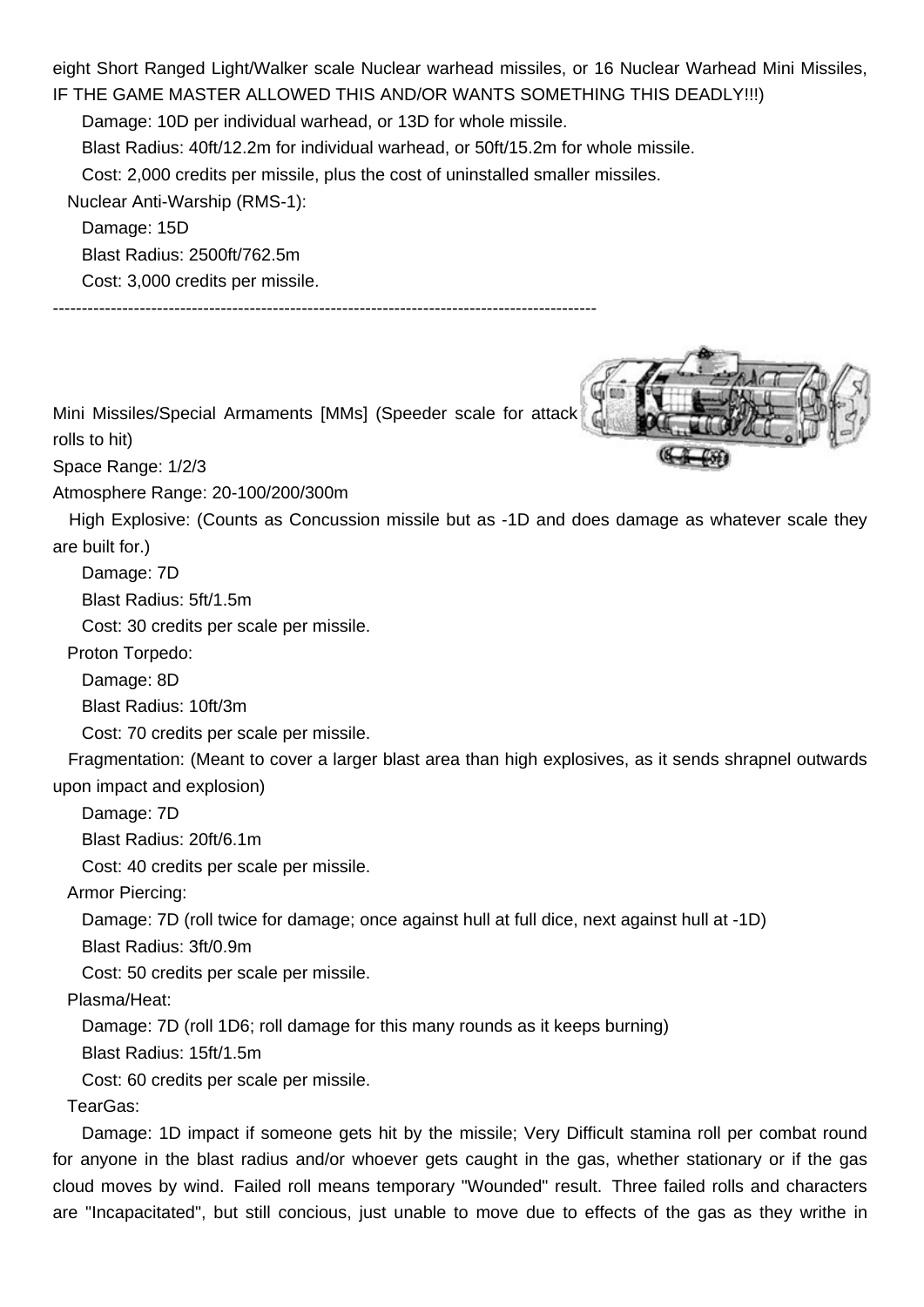agony. Effects last until the gas clears out, +3D rounds. (NOTE: People have been known to get used to tear gas! For every exposure to tear gas, drop the difficulty by one, but never lower than Medium difficulty)

Blast Radius: 20ft/6.1m

Cost: 50 credits per scale per missile.

Knock-Out Gas:

 Damage: 1D impact if someone gets hit by the missile; 6D effect like a stun grenade to anyone caught in the blast radius of the gas.

Blast Radius: 20ft/6.1m

Cost: 45 credits per scale per missile.

Smoke (colors available):

 Damage: None; can make a 1/2mile/0.8km smoke trail, and/or smoke an area equal to the blast radius on impact.

Blast Radius: 20ft.6.1m

Cost: 25 credits per scale per missile.

Fire Retardant:

 Damage: None (Technically; used for putting out fires. If Players/GMs would like a straight-forward strength/damage to use against a fire, use 5D for the mini-missile version of fire retardant. Can be used to put out Plasma/Napalm/Heat missiles)

Blast Radius: 20ft/6.1m

Cost: 30 credits per scale per missile.

---------------------------------------------------------------------------------------------------

HIGH-MANEUVERABILITY MISSILES (HMs) are a recent addition to the UN Spacy (or Star Wars Empire/Rebellion) missile arsenal. These super-smart bombs are more powerful and have a longer range than their predecessors, plus advanced electronic tracking



systems and maeuvering jets that allow them to pursue their prey relentlessly. HMs are available in short range (SRHM), medium range (MRHM), and mini-missile (HMMM) versions. Both versions have 6D to hit, 5D to dodge, and can attack once per melee until they hit, are destroyed, or run out of fuel.

-Robotech/Macross NOTE: High-maneuverability missiles are not available prior to 2040

SHORT RANGE HIGH-MANEUVERABILITY [SRHMs]: Space Range: +1 Space Increment. Atmosphere Range: +100m Cost: Price of the original missile and warhead x3 MEDIUM RANGE HIGH-MANEUVERABILITY [MRHMs]: Space Range: +2 Space Increments. Atmosphere Range: +200m Cost: Price of the original missile and warhead x3 HIGH-MANEUVERABILITY MINI-MISSILES [HMMMs]: